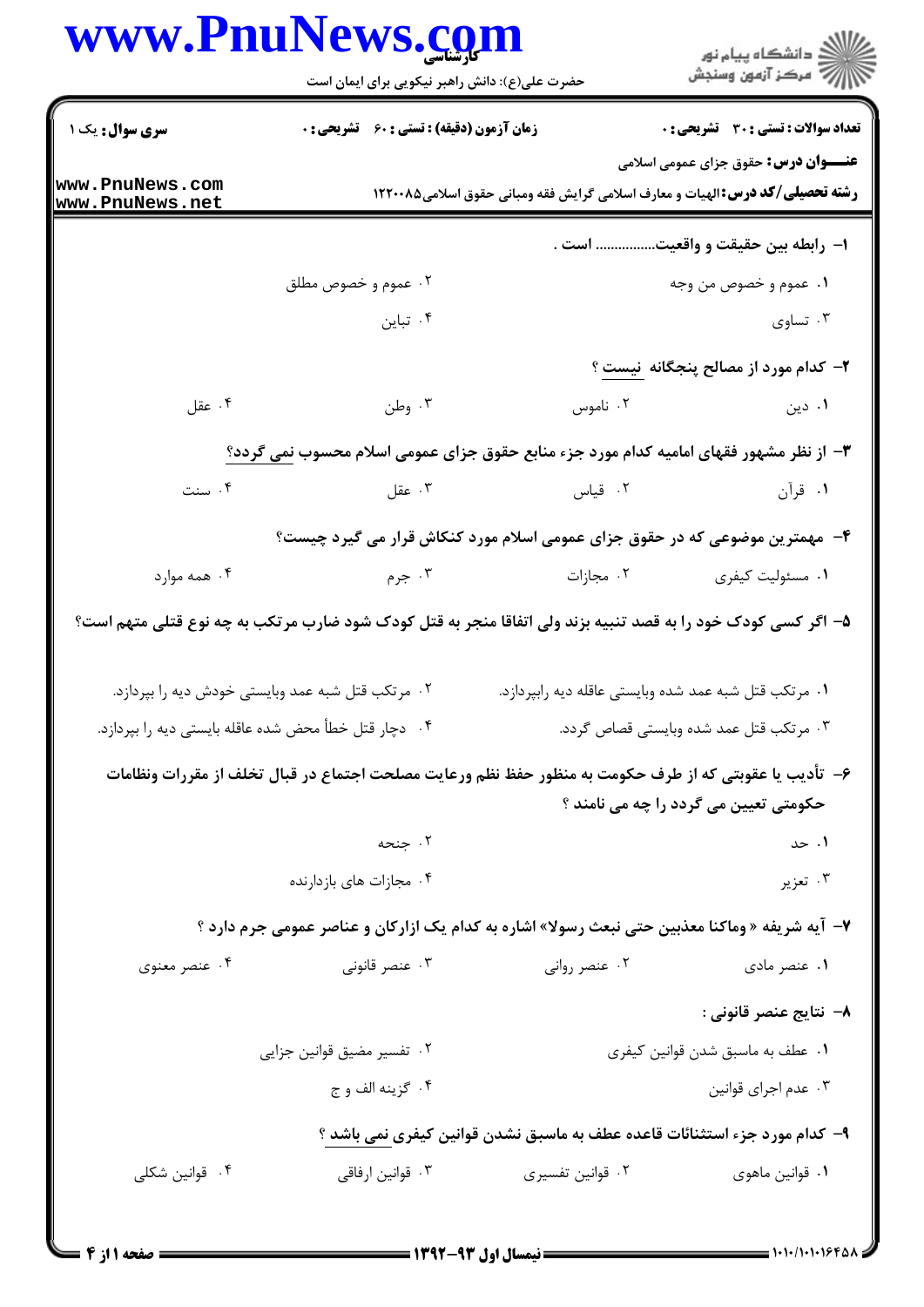## www.PnuNews.com اران<br>الله دانشگاه پیام نور<br>الله مرکز آزمون وسنجش حضرت علی(ع): دانش راهبر نیکویی برای ایمان است **تعداد سوالات : تستي : 30 ٪ تشريحي : 0 سری سوال : ۱ یک زمان آزمون (دقیقه) : تستی : 60 گشریحی: 0 عنـــوان درس:** حقوق جزای عمومی اسلامی www.PnuNews.com **رشته تحصیلی/کد درس:**الهیات و معارف اسلامی گرایش فقه ومبانی حقوق اسلامی1۲۲۰۰۸۵ www.PnuNews.net ∙ا− تفسیر قوانین کیفری به نفع متهم کدام یک از قواعد فقهی ذیل می باشد؟ ٢. قاعده قبح عقاب بلا بيان ۰۱ قاعده لاتزو وازره اخری ۰۴ قاعده ما الستكر هو ا عليه ٠٣ قاعده ادرئوا الحدود بالشبهات 11- عبارت «هرایرانی یا بیگانه ای که در خارج از قلمرو حاکمیت ایران بر علیه حکومت جمهوری اسلامی ایران اقدام کند ودرایران یافت شود. طبق قانون مجازات اسلامی مجازات می شود.» مبین کدام اصل از اصول صلاحیت های قلمرو مکانی حقوق جزا مي باشد؟ ٢. اصل صلاحيت جهاني ۰۱ - اصل صلاحیت شخصی ۰۴ اصل صلاحت واقعی ۰۳ اصل صلاحیت سرزمینی ۱۲– کدام یک از عناصر ذیل از دیدگاه حقوق دانان از عوامل توجیه کننده جرم محسوب نمی شود؟ ۰۴ حکم قانون ۰۳ اضطرار ۰۲ اکراه ٠١ دفاع مشروع ۱۳- از نظر فقهای امامیه «حکم دفاع از نفس » چیست ؟ ۰۳ ندب ۰۲ مکروه ۰۴ مباح ۰۱ واجب ۱۴–اگر شخصی ، کسی را به قصد قتل برساند ولی با این اعتقاد که مهدور الدم است ولی بعدا معلوم گردد که مهدورالدم نبوده ، این جنایت .............. است. ۰۴ شیه عمد ٠٢ ملحق به خطأ محض ۰۳ ملحق به شبه عمد ۰۱ شىه عمد <mark>1۵</mark>- «تقصیر» شامل کدام مورد زیر است؟ ٠٢ عدم رعايت نظامات دولتي ۰۱ ب<sub>ی</sub> مبالاتی ۰۴ همه موارد فوق ۰۳ عدم مهارت ۱۶– ملاک تعیین تقصیر با.............. است . ۰۴ حاکم شرع ۰۲ عرف وعادت ۰۳ شارع مقدس ۰۱ ٫ویه قضایی ۱۷- شخصی هنگام تیراندازی بسوی هدف بر اثر عدم مهارت تیر را به چیز دیگر می زند در اینجا چه جرمی اتفاق افتاده است؟ ۰۴ شروع به جرم ۰۳ عقیم ۰۲ تجری ۰۱ محال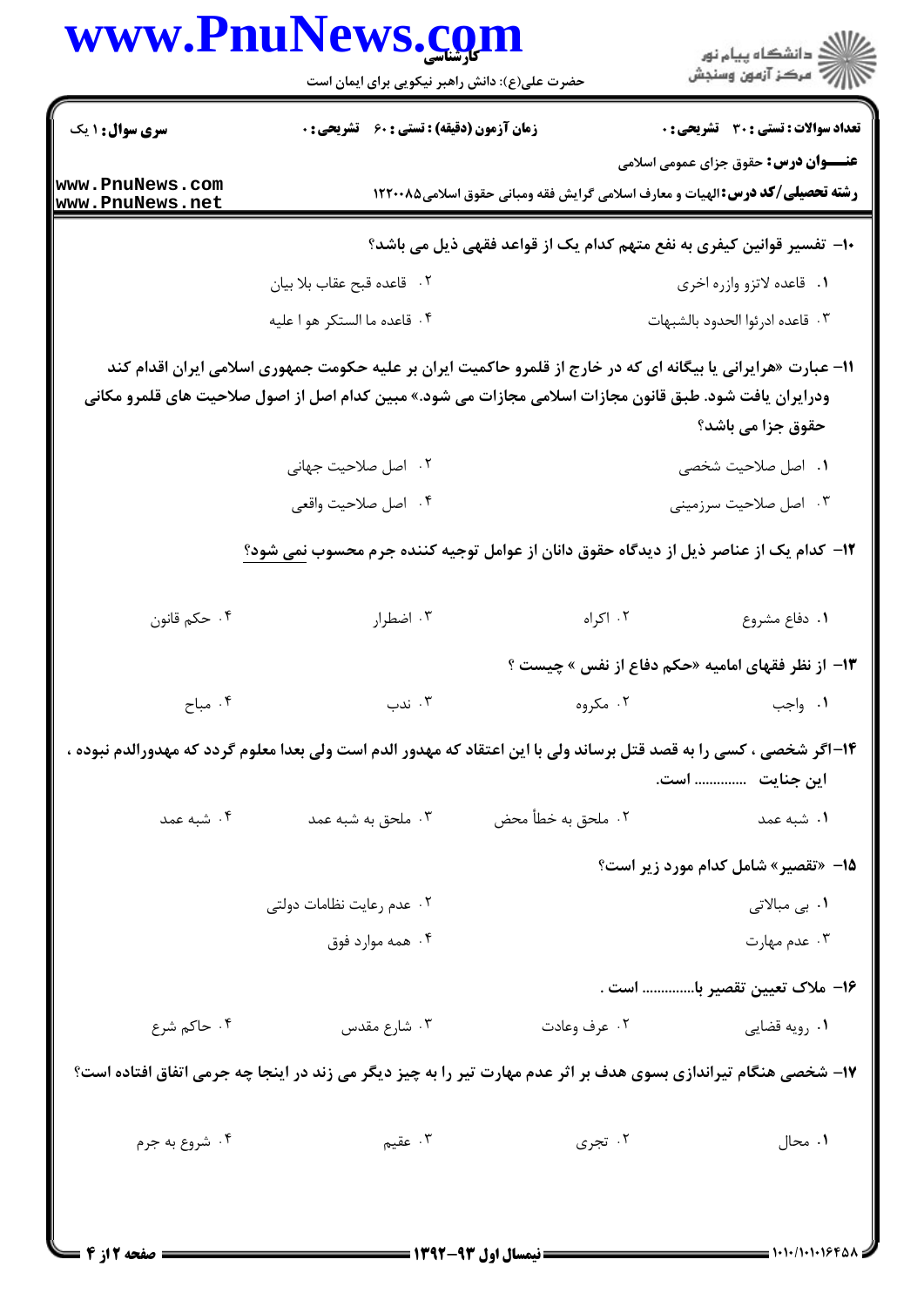## www.PnuNews.com

| <b>سری سوال : ۱ یک</b><br>www.PnuNews.com                                                                           | <b>زمان آزمون (دقیقه) : تستی : 60 ٪ تشریحی : 0</b>                                                          |                                                                                      |                                             |  |  |
|---------------------------------------------------------------------------------------------------------------------|-------------------------------------------------------------------------------------------------------------|--------------------------------------------------------------------------------------|---------------------------------------------|--|--|
|                                                                                                                     |                                                                                                             |                                                                                      | تعداد سوالات : تستى : 30 قشريحى : 0         |  |  |
| <u>www.PnuNews.net</u>                                                                                              |                                                                                                             | <b>رشته تحصیلی/کد درس:</b> الهیات و معارف اسلامی گرایش فقه ومبانی حقوق اسلامی1۲۲۰۰۸۵ | <b>عنـــوان درس:</b> حقوق جزای عمومی اسلامی |  |  |
|                                                                                                                     |                                                                                                             | ۱۸- کدام گزینه از علل رافع مسئولیت کیفری محسوب نمی شود ؟                             |                                             |  |  |
| ۰۴ اکراه                                                                                                            | ۰۳ اجبار                                                                                                    | ۰۲ اضطرار                                                                            | ۰۱ اشتباه                                   |  |  |
|                                                                                                                     |                                                                                                             | ۱۹- بنا به فرمایش امام صادق(ع) : « عمد و خطای کودک چگونه است؟                        |                                             |  |  |
| ۰۴ عمد شدیدتر است                                                                                                   | ۰۳ يکسان نيست                                                                                               | ٠٢ يكسان است                                                                         | ۰۱ فرق است                                  |  |  |
|                                                                                                                     |                                                                                                             | 20- کدام مورد از علل نسبی رافع مسئولیت کیفری محسوب می شود؟                           |                                             |  |  |
| ۰۴ هیچکدام                                                                                                          | ۰۳ مستبی                                                                                                    | ۰۲ جنون                                                                              | ۰۱ کودکی                                    |  |  |
|                                                                                                                     | <b>۲۱</b> - کدام یک از موارد ذیل جزء شرایط لازم برای تحقق اکراه محسوب <u>نمی</u> گردد؟                      |                                                                                      |                                             |  |  |
|                                                                                                                     |                                                                                                             |                                                                                      | ٠١. اكراه عادتا قابل تحمل باشد .            |  |  |
|                                                                                                                     |                                                                                                             |                                                                                      | ۰۲ اکراه با تهدید همراه می باشد .           |  |  |
|                                                                                                                     |                                                                                                             | ۰۳ برای رها یی از اکراه راهی جزا نجام عمل مجرمانه وجود ندارد .                       |                                             |  |  |
|                                                                                                                     | ۰۴ مکره بداند یاگمان کند که اگردستور مکره را انجام ندهد تهدید درباره وی انجام خواهد گرفت .                  |                                                                                      |                                             |  |  |
|                                                                                                                     | ۲۲- ازمنظر قانون مجازات اسلامی ،اگر کسی طفل ممیزی را اکراه به قتل شخص ثالثی کند در این صورت شخص اکراه کننده | محکوم به  وطفل ممیز محکوم به  می گردد؟                                               |                                             |  |  |
|                                                                                                                     | ۰۲ حبس ابد - ديه برعهده عا قله                                                                              |                                                                                      | ٠١ حبس ابد - قصاص                           |  |  |
|                                                                                                                     | ۰۴ قصاص - حبس ابد                                                                                           |                                                                                      | ۰۳ دیه بر عهده عاقله - حبس ابد              |  |  |
| <b>۲۳</b> - به استناد ماده ۳۲۳ قانون مجازات اسلامی« اگر کسی درحال خواب بر اثر حرکت و غلطیدن موجب تلف ونقص عضو دیگری |                                                                                                             |                                                                                      |                                             |  |  |
|                                                                                                                     |                                                                                                             |                                                                                      | <b>شود » حکم چیست ؟</b>                     |  |  |
|                                                                                                                     |                                                                                                             | ٠١ جنايت او به منزله قتل عمد است و بايد قصاص شود .                                   |                                             |  |  |
|                                                                                                                     |                                                                                                             | ۰۲ جنایت او به منزله قتل عمد و باید دیه پرداخت کند.                                  |                                             |  |  |
|                                                                                                                     |                                                                                                             | ۰۳ جنایت او به منزله قتل شبه عمد وعاقله باید دیه پرداخت کند.                         |                                             |  |  |
|                                                                                                                     |                                                                                                             | ۰۴ جنايت او به منزله قتل خطأ محض بوده وعاقله بايد ديه پرداخت كند.                    |                                             |  |  |
|                                                                                                                     | ۲۴– درحقوق موضوعه جهل به ………. رافع مسئولیت کیفری نیست .                                                     |                                                                                      |                                             |  |  |
| ۰۴ حکم                                                                                                              | ۰۳ موضوع                                                                                                    | ۰۲ محتوا                                                                             | ۰۱ هدف                                      |  |  |
|                                                                                                                     | <b>۳۵</b> – براساس صدمه وارده بر جانی؛«مجازاتی را که توأم با رسوایی وننگ وفضاحت باشد.» نام دارد .           |                                                                                      |                                             |  |  |
| ۰۴ مجازات تکد پری                                                                                                   | ۰۳ مجازات تأديبي                                                                                            | ۰۲ مجازات ترذیلی                                                                     | ۰۱ مجازات ترهيبي                            |  |  |